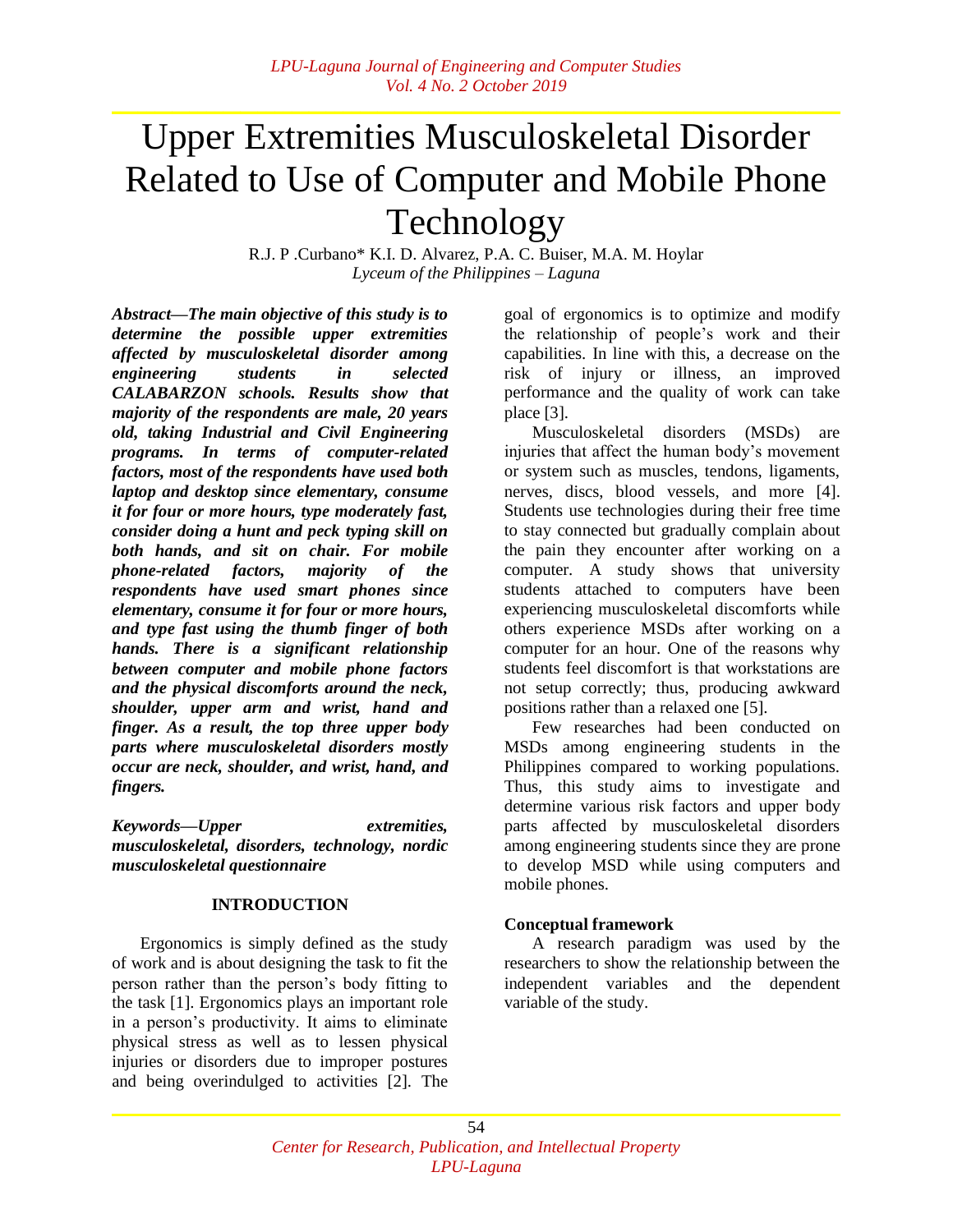

Figure 1. Research paradigm

## **Objectives of the study**

The main objective of the study is to determine the possible part of the upper extremities affected by musculoskeletal disorder among engineering students in selected CALABARZON schools. Specifically, the study aims to achieve the following objectives:

1. Determine the demographic profile of the respondents in terms of age, gender, and Engineering program;

2. Determine the factors that contribute to upper extremities musculoskeletal disorder in terms of educational stage on the use of technology, type of technological device, length of use, type of speed, typing skills, position while using technology, finger/s used in typing, and hands used in typing;

3. Identify the level of physical discomfort of the respondents on upper body parts;

4. Determine the significant relationship between the level of physical discomfort and the factors that contributes to upper extremities musculoskeletal disorder; and

5. Recommend an ergonomic intervention strategy to reduce musculoskeletal disorder among engineering students based on the findings of the study.

## **METHODOLOGY**

A quantitative descriptive method of research was used by the proponents of the study. It is a method that requires data gathering and data collection of the present condition of engineering students. A quantitative research concentrates on the numerical analysis of collected data through the use of surveys, questionnaires, and other types of data collection. This research used survey type of method in order to collect the necessary information needed in the study.

The data collected by the proponents were analyzed through the use of statistical treatments. These were used for the analysis and interpretation of the data from the survey. The statistical tools used were: frequency and percentage to interpret the demographic profile of the respondents and computer and mobile phonerelated factors that contribute to upper extremities musculoskeletal disorder; weighted mean to assess the level of physical discomforts of the respondents; and Pearson's chi-square or chisquare test of independence to test the relationship of the level of physical discomforts and the factors that contribute to upper extremities musculoskeletal disorder.

## **Design constraints**

## *Economic:*

- Available budget for the new design
- Prices of current design for computers and mobile phones
- The taxes collected for having a new design
- Medical care cost once new design is implemented
- The costs of having training program to prevent musculoskeletal disease

## *Social:*

- Creating a dependency and the limit of learning about computers and mobile phones.
- Human beings deflect aptitude in society
- How consumers use technologies for social considerations

## *Ethical:*

- The explanations on the way technology works and gives impact on the values of a consumer
- The limitations of having access to technologies
- How the product affects the personal private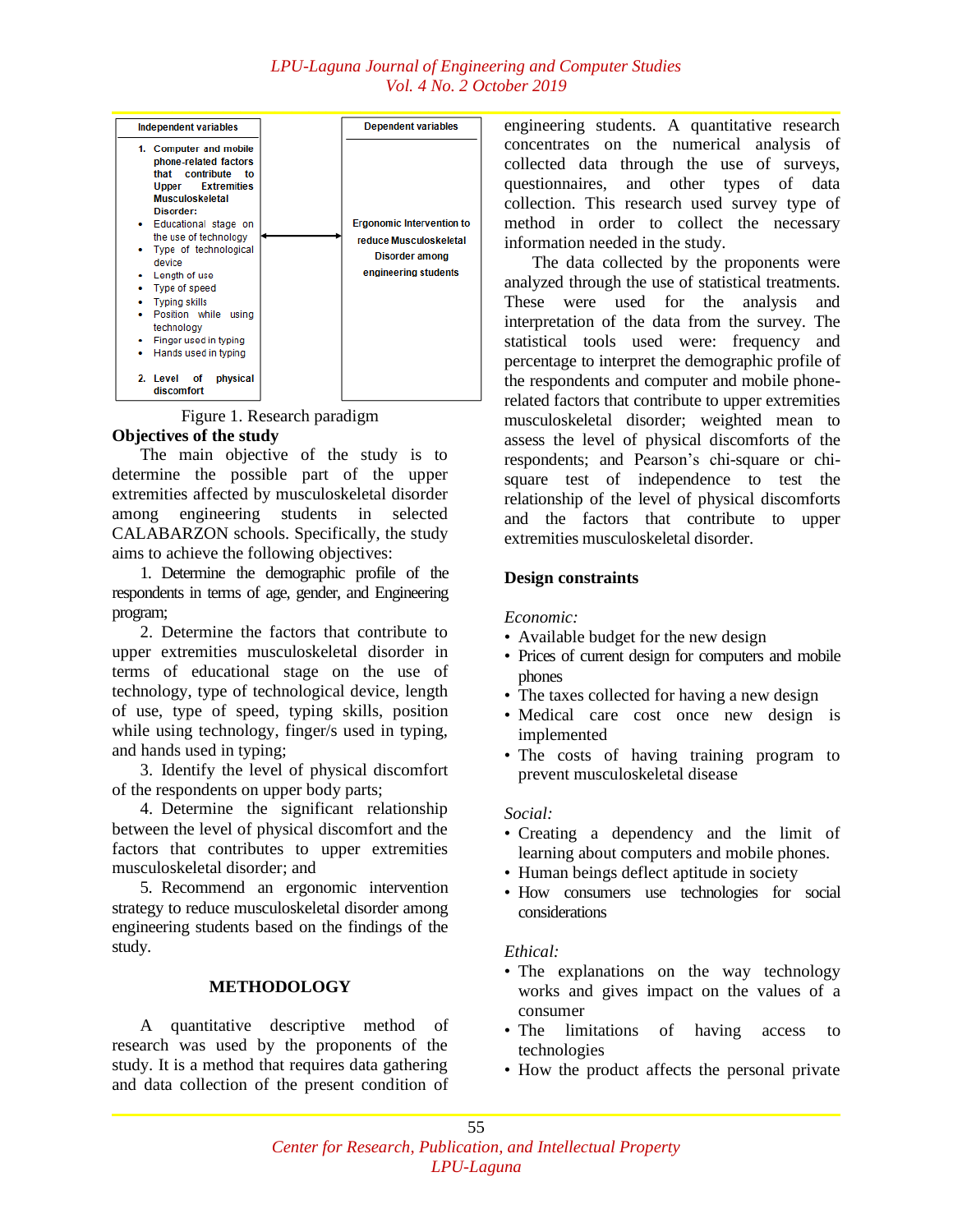#### life of a consumer

#### *Health and safety:*

- The evaluation of musculoskeletal diseases to occur while using technological devices
- Product materials of the technological devices used may be toxic
- The standard vibration of devices that could give musculoskeletal diseases
- The security and safety of the consumer while using devices

#### *Manufacturability:*

- The consumption of a student in front of the technology
- The comfortability of the design for the user
- How the design would help the user prevent musculoskeletal diseases
- The design with highly accurate measurements.
- Design and methods with impossibly high constraints

#### *Sustainability:*

- The design of technologies should be appropriate every year.
- The anthropometric measurements of a person should be considered for designs
- The design of mobile phones and computers would match the varieties of an individual person.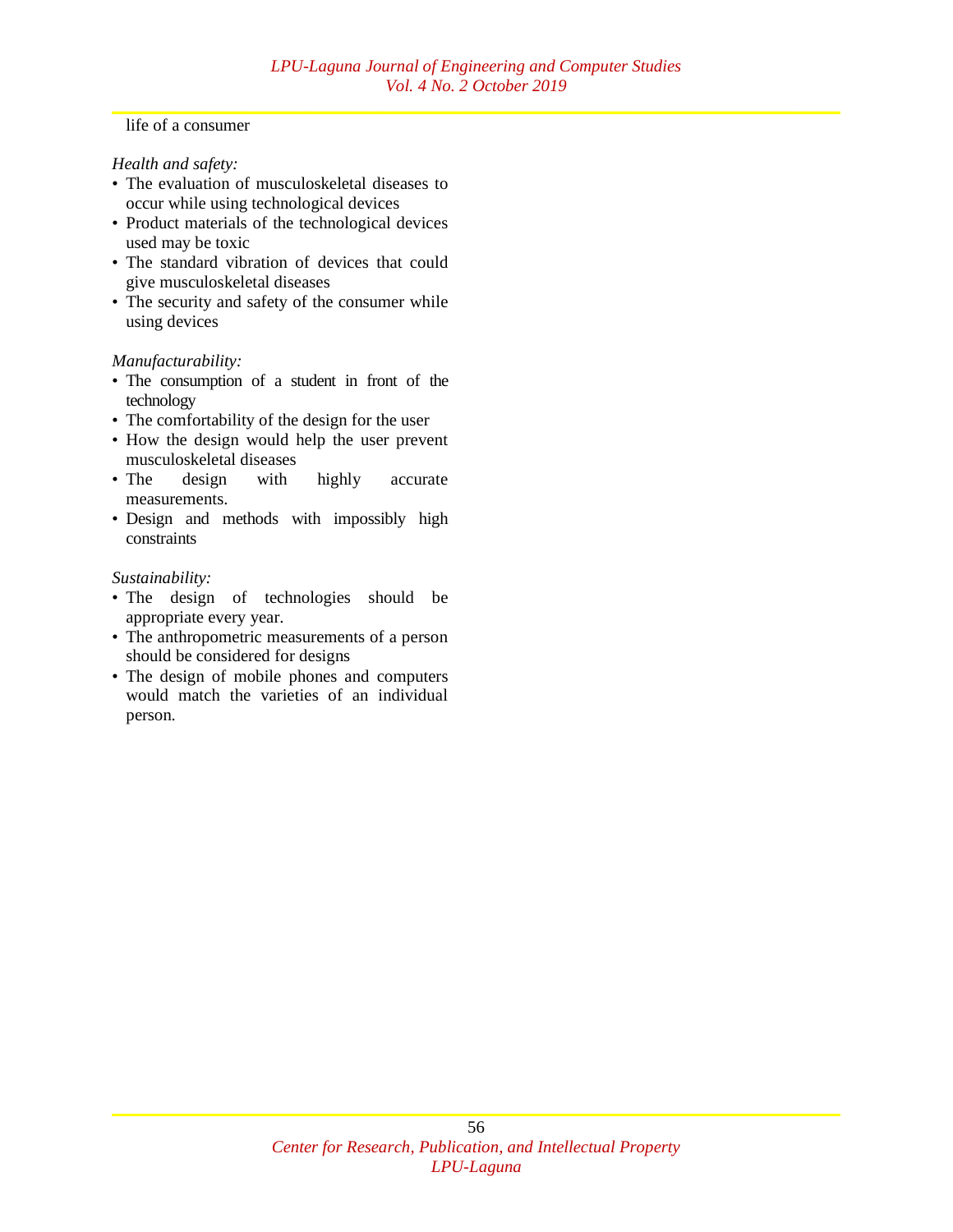## **RESULTS AND DISCUSSION**

| <b>Ergonomic Intervention</b>                 |                                                                                                                                                                                                                                                                                                                                                                                                                                                                                                                                                                                                                                                                         |  |
|-----------------------------------------------|-------------------------------------------------------------------------------------------------------------------------------------------------------------------------------------------------------------------------------------------------------------------------------------------------------------------------------------------------------------------------------------------------------------------------------------------------------------------------------------------------------------------------------------------------------------------------------------------------------------------------------------------------------------------------|--|
| Category                                      | <b>Computer/Laptop Factor</b>                                                                                                                                                                                                                                                                                                                                                                                                                                                                                                                                                                                                                                           |  |
| A. Educational<br>Stage (College<br>Students) | Thev<br>should always prepare the<br>computer<br>٠<br>workstation that is suited for the type of work and<br>equipment to use.<br>They should make the laptop similar with the desktop<br>۰<br>workstation that will allow shoulders and hands to<br>relax and be at the elbow level.<br>If they suffer from tingling or loss of sensation, get<br>۰<br>immediate medical attention.<br>If they suffer from pain while using computer, try to<br>٠<br>work on other activities where there will be no<br>association with keyboard and mouse.<br>In order to rest the wrist, they should use one with a<br>٥<br>broad, flat, firm surface design of computer or laptop. |  |
| <b>B.</b> Length of<br>use                    | They should make sure to take enough intervals of<br>٠<br>rest of at least every 30 minutes.<br>They should not use computers/laptops for a long<br>period of time.<br>When using computer for a long time, they should<br>٠<br>stretch their wrist, shoulders and neck to reduce<br>muscle tension.<br>For prolonged use, it is best to add a separate<br>۰<br>monitor and keyboard.<br>They should keep elbows at a 90° angle. They should<br>٠<br>also keep wrists straight, supported by a foam pad or<br>chair armrests.                                                                                                                                           |  |
| C. Typing<br>speed                            | They should follow the acceptable standard in typing<br>۰<br>of 33-40 words per<br>minute or 10000-12000<br>keystrokes per hour.<br>Be sure not to bang while using the keyboard.<br>۰<br>They should use a regular keyboard but on a neutral<br>٠<br>position to avoid musculoskeletal discomforts.<br>They should keep hard copy documents at eye level<br>by using a document holder to avoid pains due to<br>improper placing of documents.<br>They should position monitor at eye level, directly in<br>front of your body, about an arm's length from the<br>eyes (at least 18").                                                                                 |  |
| D. Typing skill                               | They should type with the tips of the fingers.<br>They should use shortcut keys as much as possible.<br>They should avoid lazy wrists.<br>Same for typing speed, they should use a regular<br>keyboard on any typing skill used but on a neutral<br>position to avoid musculoskeletal discomforts.<br>They should use keyboard arm. It is a movable piece<br>allowing them to maintain the correct posture when<br>using keyboard to prevent muscular pain and<br>numbness.                                                                                                                                                                                             |  |

| Category                                             | <b>Mobile Phone Factor</b>                                                                                                                                                                                                                                                                                                                                                                                                                                                                                                                                                                                                                                                                                                                                                                                          |
|------------------------------------------------------|---------------------------------------------------------------------------------------------------------------------------------------------------------------------------------------------------------------------------------------------------------------------------------------------------------------------------------------------------------------------------------------------------------------------------------------------------------------------------------------------------------------------------------------------------------------------------------------------------------------------------------------------------------------------------------------------------------------------------------------------------------------------------------------------------------------------|
| A. Educational<br><b>Stage (College</b><br>Students) | They should maintain the phone at the chest, chin or<br>٠<br>eye level. When phone is below eye level, they<br>should look down with their eyes and not with their<br>neck.<br>They should always observe proper handling of<br>۰<br>devices.                                                                                                                                                                                                                                                                                                                                                                                                                                                                                                                                                                       |
|                                                      | For neck posture, they should avoid excessive<br>looking down when using mobile phones.<br>They should change their grip posture to ensure load<br>۰<br>rotation.                                                                                                                                                                                                                                                                                                                                                                                                                                                                                                                                                                                                                                                   |
|                                                      | They should be aware of the different designs and<br>٠<br>features of the phone that will comfort their hands and<br>other upper body parts.                                                                                                                                                                                                                                                                                                                                                                                                                                                                                                                                                                                                                                                                        |
| <b>B.</b> Type of<br>technology use                  | When purchasing a mobile phone, they should<br>choose the one that has full keyboard that would not<br>require them to tap 2-3 times on selecting a letter,<br>thus, reduces the repetitive motion done.<br>They should use voice recognition software as hand-<br>free options.<br>If possible, they should use Bluetooth headset or<br>devices so that they would not hold their phone for                                                                                                                                                                                                                                                                                                                                                                                                                        |
|                                                      | long period of time.<br>Find a phone that their thumb can reach the other<br>side of the phone comfortably.<br>They should be able to touch their overall phone with<br>their middle finger and thumb.                                                                                                                                                                                                                                                                                                                                                                                                                                                                                                                                                                                                              |
| C. Length of<br>use                                  | They should limit duration and frequency of mobile<br>۰<br>phone use or take frequent intervals of rest of at least<br>15-30 minutes.<br>They should reduce keystrokes if possible to reduce<br>the amount of time they spend using their mobile<br>phone.<br>As much as possible, they should use auto complete<br>tools to reduce the amount of time required to type<br>words or sentences.<br>When they show heavy phone use, try to stay within<br>the easy range or the nearest range of reach.<br>Avoid excessive looking down as this bends the neck.<br>If their phone is below eye level, they should look<br>down with their eyes rather than their neck.<br>Those using smartphone for a long period of time,<br>they should use tactile keyboard for smartphones for<br>optimum use of either fingers. |
| D. Fingers<br>used in typing                         | • They should alternately use thumbs and other fingers<br>in typing.<br>• They should alternately use fingers when using touch<br>screen phones.<br>They should use both thumbs.<br>. If using the thumb when typing, they should use the<br>pad of their thumb.                                                                                                                                                                                                                                                                                                                                                                                                                                                                                                                                                    |
|                                                      | They should avoid excessive gripping on the phone.<br>A standard average grip would be 51.8 mm.                                                                                                                                                                                                                                                                                                                                                                                                                                                                                                                                                                                                                                                                                                                     |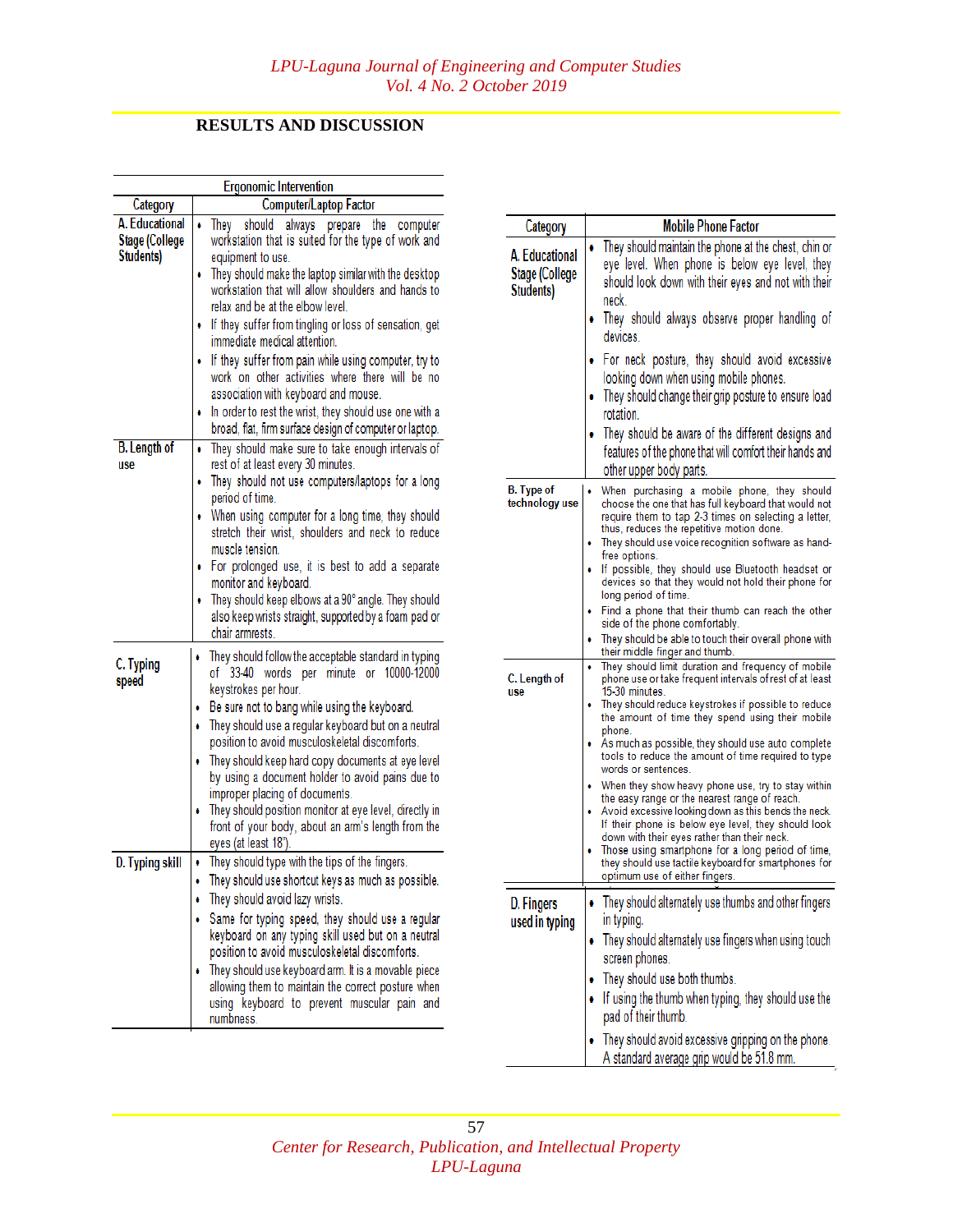The basis of the proponents for the ergonomic intervention strategy comes from several studies, namely: *Ergonomic Guide to Computer-based Workstations*, *Ergonomics Guidelines for Mobile Devices (Stanford University)*, *Arranging a Computer Workstation: Recommendations (University of Pittsburgh)*, *Princeton University: University Health Services*, *Mobile Phones and Tablets Accounting for Touch (University of California)*, and *Computer Workstations: An Ergonomic Guide (National Safety Council)*. One of these articles states, "do not wait until you feel pain or discomfort. Learn to change the way you work. If you understand your body posture in relationship to your computer equipment and furniture, you may, in fact, be able to prevent this kind of injury."

#### **CONCLUSION**

Out of 190 engineering students from selected universities, majority of the respondents are 20 years old, male, and taking Industrial and Civil Engineering. Musculoskeletal disorder mostly occurs to programs that require repetitive movement.

In terms of computer-related factors, most of the respondents have used both laptop and desktop since elementary, consume it for four or more hours, type moderately fast, consider doing a hunt and peck typing skill on both hands, and sit on a chair. For mobile phone-related factors, majority of the respondents have used smart phones since elementary, consume if for four or more hours, and type fast using the thumb finger of both hands.

Engineering students tend to develop mild to moderate pain on both upper left and right body parts due to the factors that affect the development of physical discomfort. The top three upper body parts on both left and right regions of the body are the neck, shoulder, and wrist, hand, and fingers.

There is a significant relationship between the level of physical discomfort and the factors that contribute to upper extremities

musculoskeletal disorder. Overall, the main body parts with physical discomfort are the neck, shoulder, upper arm, forearm, and wrist, hand, and fingers in terms of the respondents' educational stage, length of consumption, typing speed, typing skills, type of technological device, and finger used in typing,

Results also show that respondents are at risk of having upper extremities musculoskeletal disorder due to improper posture in using technological devices. Therefore, the proponents suggested some measures or ergonomic intervention strategies in terms of computer and mobile phone-related factors. A good working station and proper posture help reduce/minimize the risk of developing an injury.

#### **RECOMMENDATION**

For the respondents, learn the basic ergonomic principle and strategy in preventing upper extremities musculoskeletal disorder.

For school administrations, more ergonomically-designed chairs and tables must be provided. School evaluation must also be conducted to assess whether students are at risk of upper extremities musculoskeletal

disorder and the result of the evaluation may adjust some workstations for students to prevent upper extremities MSDs. The school environment can contribute to the prevention of MSDs among students.

For future researchers, proper way of using computers, laptops, and mobile phones and proper workstation design must be identified as part of an investigation which may affect MSDs among students. Future studies may also consider the anthropometric measurements, angle of neck posture, the relationship between the demographic profile and musculoskeletal disorders, history of MSDs (if possible), number of breaks from the computer, and the functions one uses on a mobile phone.

#### **REFERENCES**

[1] U.S. Department of Labor, Occupational Safety and Health Administration, "Ergonomics: Study of Work," [Online].